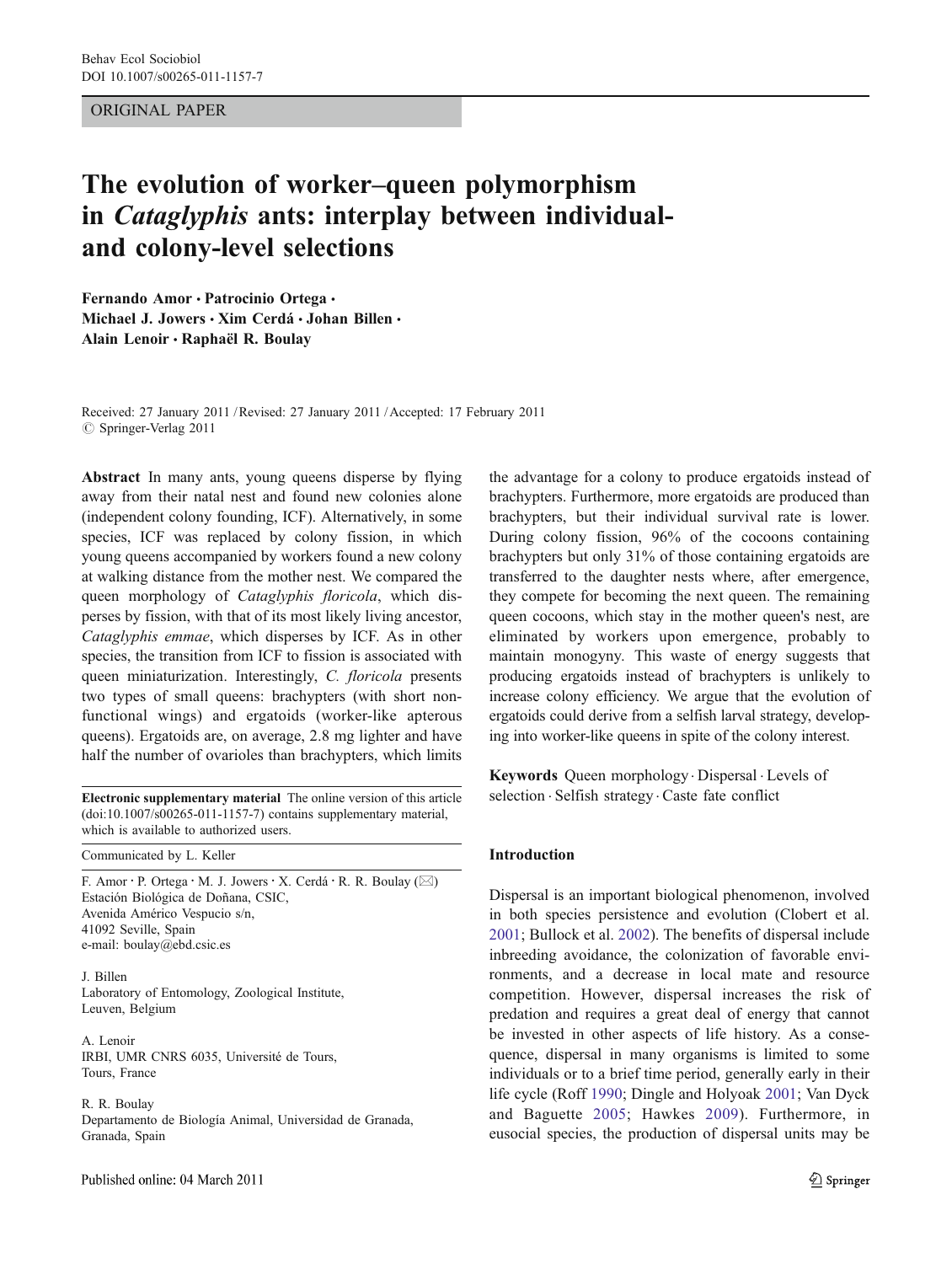complicated by natural selection operating both at the individual and colony levels (Keller and Reeve [1999](#page-9-0)).

The queens of many ant species disperse as solitary individuals. In species undergoing independent colony foundation (hereafter, ICF), young virgin queens (hereafter, gynes) bear wings and fly away from their natal nest before mating. Shortly after copulation, they shed their wings and search for a suitable nest location in which to initiate their colony. A major advantage of ICF is that it enhances dispersal distance and allows for the production of many relatively cheap propagules. The main drawback is the extreme weakness of incipient colonies facing predation and competition (Wiernasz and Cole [1995](#page-9-0); Gordon and Kulig [1998;](#page-9-0) Adams and Tschinkel [2001](#page-8-0); Wiernasz and Cole [2003](#page-9-0); Boulay et al. [2007\)](#page-8-0). Alternatively, dependent colony foundation (DCF) or colony fission has evolved independently in numerous species (Peeters and Ito [2001](#page-9-0)). Here, some workers leave their natal nest to help young queens during foundation. In theory, this investment greatly increases propagule success but inevitably limits their number. However, until recently, colony fission has not been studied in depth, and data on propagule size and number are only available for a handful of species (Briese [1983;](#page-8-0) Lenoir et al. [1988](#page-9-0); Bolton and Marsh [1989;](#page-8-0) Leal and Oliveira [1995;](#page-9-0) Fernández-Escudero et al. [2001](#page-9-0)).

Comparisons between congeneric species that utilize either ICF or DCF show that this transition entails important modifications in queens' physiology, morphology, and behavior (Bolton [1986;](#page-8-0) Heinze [1989](#page-9-0); Keller and Passera [1989;](#page-9-0) Passera and Keller [1990;](#page-9-0) Lachaud et al. [1999](#page-9-0); Howard [2006](#page-9-0); Molet et al. [2007a,](#page-9-0) [b;](#page-9-0) Molet et al. [2008](#page-9-0); Foitzik et al. [2010](#page-9-0)). In species undergoing ICF, gynes accumulate important fat reserves and bear large wings (macroptery) operated by hypertrophied thoracic muscles. Their mesonotum, the second thoracic segment on which the wings are attached, is particularly developed. By contrast, in species undergoing DCF, gynes have a relatively undifferentiated thorax and are either short-wing (brachypters) or entirely wingless ergatoids. Both queen morphs have a spermatheca and well-developed ovaries, but the latter are morphologically very similar to workers (Peeters [1991](#page-9-0); Tinaut and Ruano [1992;](#page-9-0) Heinze [1998](#page-9-0)). Because neither brachypters nor ergatoids are able to fly, they cannot join males during a nuptial flight. Instead they attract them to the ground by means of pheromones emitted during "sexual calling" behavior (Hölldobler and Haskins [1977\)](#page-9-0).

The evolutionary processes leading to the reduction of queen size are not clear. Some authors implicitly suggest that the evolution of ergatoids occurs through selection acting at the colony level. In a recent review, Peeters and Molet [\(2009](#page-9-0)) stated that "the evolution of ergatoid queens corresponds to a strategy of colonial economy, because per capita costs of gynes are reduced (…) before and after adult

emergence." This reasoning is based on the fact that the energy saved by workers in producing smaller queens can be invested in colony growth or in rearing males, which indirectly increases colony efficiency. In that case, both brachypters and ergatoids would result from the same evolutionary pathway, but the latter would represent a step further in the process of queen miniaturization.

On the other hand, larval selfish strategy has seldom been considered as a process favoring the evolution of small queens. In theory, a larva may expect a greater direct fitness by developing into a queen who will have her own offspring rather than by developing into a sterile worker (Bourke and Ratnieks [1999;](#page-8-0) Ratnieks [2001](#page-9-0); Wenseleers and Ratnieks [2004](#page-9-0)). However, workers are expected to restrict the production of gynes, for example by limiting larval food intake. If queen size is not determinant for foundation, then natural selection operating at the individual level may favor a selfish strategy allowing worker-size gynes to develop in spite of the whole colony interest. Evidence for this conflict between workers and larvae first came from parasitic ants. Parasitic queens are generally smaller than their host queens, thus reducing the power of host workers to limit their production (Nonacs and Tobin [1992;](#page-9-0) Aron et al. [1999](#page-8-0); Hora et al. [2005\)](#page-9-0). Recently, a selfish larval strategy has been proposed in the stingless bee Schwarziana quadripunctata (Ratnieks [2001;](#page-9-0) Wenseleers et al. [2003](#page-9-0), [2005](#page-9-0) but Jarau et al. [2010\)](#page-9-0). In this species, which undergoes colony fission, numerous larvae develop into dwarf queens while, from a worker perspective, only a few would be necessary to ensure colony reproduction. It has been suggested that these dwarf queens are selfish individuals that escape worker control and are produced at the cost of their mother colony (Ratnieks [2001;](#page-9-0) Wenseleers et al. [2003,](#page-9-0) [2005](#page-9-0)).

The aim of our study was to elucidate the role of individual- and colony-level selections in the evolution of ergatoid queens in ants. Our model species, Cataglyphis floricola, disperses by colony fission only. It constitutes an interesting model system since, as we will show here, strictly monogynous colonies can be headed either by a brachypter or by an ergatoid queen. First, we characterized the morphology of both queen morphs and compared worker–queen polymorphism in C. floricola with that of its nearest related species Cataglyphis emmae, which undergoes ICF (Délye [1968](#page-9-0)). Second, we tested alternative hypotheses regarding the evolution of ergatoids. If they correspond to a colony strategy, their production should save a substantial amount of energy while conserving an important reproductive potential. To that end, we compared brachypter and ergatoid individual fresh weights (energy costs for the colony) and ovariole numbers (potential benefits for the colony). We also analyzed the process of colony fission and the production and survival of both ergatoid and brachypter gynes in mother and daughter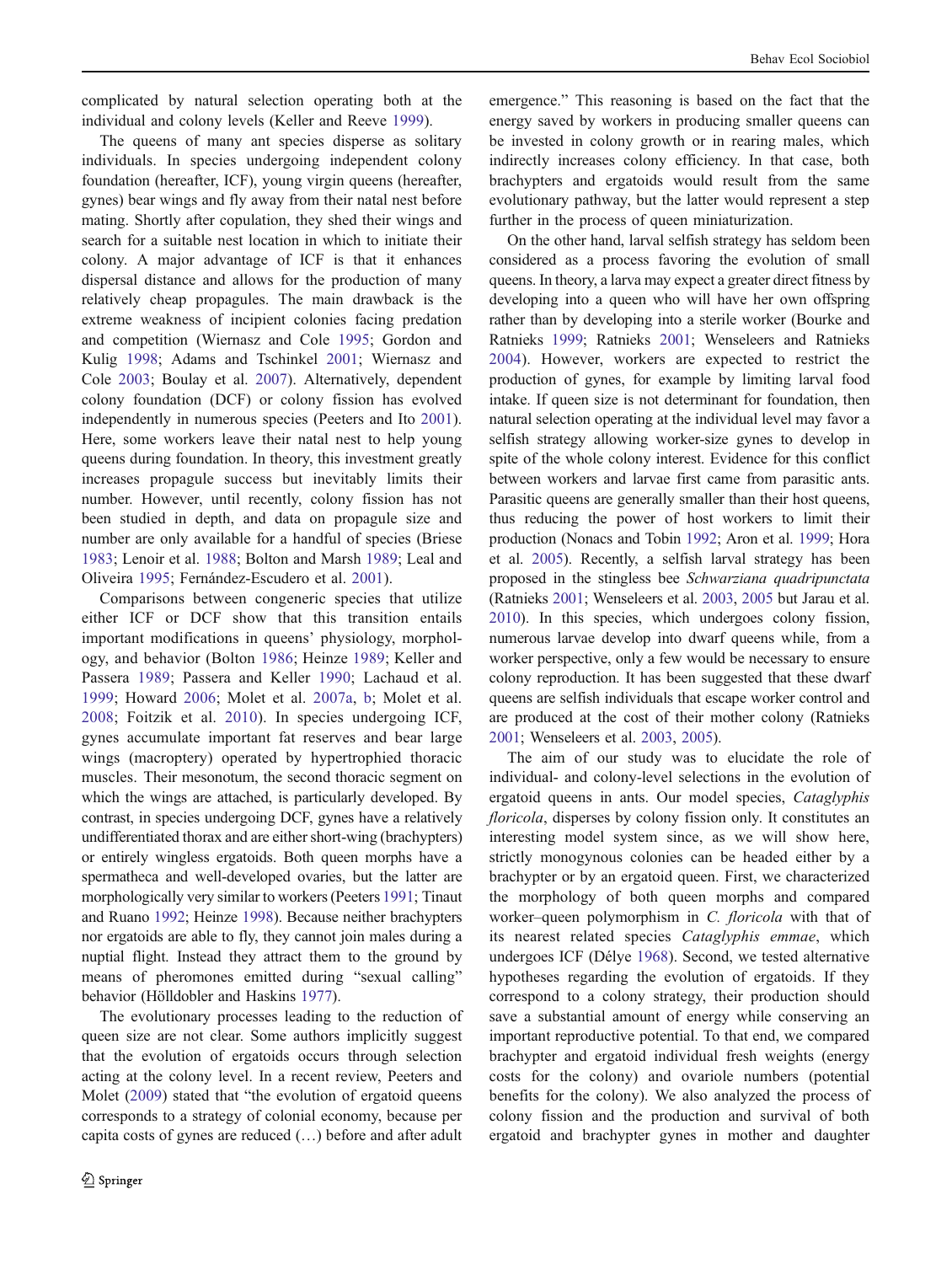nests. Finally, we provide extensive field data on the process of colony fission.

# Materials and method

## Ant collection and study site

C. floricola is a thermophilic ant recently discovered in arid sandy areas of southwest Spain, near the estuary of the Guadalquivir river (Tinaut [1993\)](#page-9-0). Molecular data suggest that the two color morphs initially described in this species (red and black) may constitute different species or subspecies (Amor, unpublished data). The present study was conducted on the red morph exclusively. Between 2007 and 2010, we randomly excavated 79 colonies during the whole period of activity (from early April to late October) in an open scrubland of the Biological Reserve of the Doñana National Park. In addition, 34 mother colonies and their respective daughter colonies were excavated during the reproduction period (late June–mid July).

C. emmae inhabits the pre-Saharan steppes of Morocco and Algeria (Forel [1909\)](#page-9-0). Morphological data indicate that it is the closest known ancestor of C. floricola (Tinaut [1993;](#page-9-0) Tinaut 2009, personal communication). This conclusion has been reinforced by aphylogenic analysis of 12 Iberian and Moroccan Cataglyphis species based on mitochondrial DNA (Jowers, unpublished data). We collected 16 colonies of C. emmae 10 km north of the village of Amerzgane, near Ouarzazate (Morocco) in May 2009, during their reproductive period.

## Worker–queen polymorphism

All excavated nests were transferred to the laboratory to determine the presence of queens and gynes. Although ergatoids and workers are very similar in size, the former have a clearer thorax and more extended abdomen which allows a trained observer to spot them rapidly. Morphological measurements including inter-ocular distance, thorax length, pronotum width, mesonotum width and length, epinotum width, and left hind leg femur and tibia length were carried out on 18 brachypters, 32 ergatoids, and 36 workers of C. floricola and eight gynes and ten workers of C. emmae using a Zeiss Discovery V8 stereomicroscope connected to an AxioCam MRC5 digital camera. The fresh weight of five to ten individuals per caste and species was also measured to the nearest  $10^{-1}$  mg.

Three individuals of each caste of C. floricola were used for scanning electron microscopy of the thorax external structure and for comparison of thoracic musculature using the procedure described by Billen ([2009\)](#page-8-0). We also checked for the presence/absence of tegulae on ergatoids, brachyp-

ters, and workers thorax. This criterion was further used to rapidly identify ergatoids among the workers. Finally, the reproductive potential of each caste of C. floricola was assessed by counting the number of ovarioles, determining the presence of yellow bodies and oocytes in formation and determining the presence of a spermatheca in 36 workers, nine ergatoid queens, and eight brachypter queens.

# Colony fission

The process of colony fission was studied in C. floricola in 2008, 2009, and 2010. All the nests of three  $100 \times 5$ -m transects were mapped in May of each year and monitored approximately once a week during the following 2 months. The observation of social transports between two nests denoted the occurrence of colony fission. The distance between mother and daughter nests was measured systematically. Additional information on the frequency and duration of social transports during colony fission was obtained by video tape recording of seven nest entrances during a total of 10.7 h.

Once social transports were no longer observed (3– 4 days), both mother and daughter nests were excavated and taken to the laboratory to determine how adults and brood were segregated. Female cocoons of each nest were separated according to their size (small vs medium; Electronic appendix E.2; large cocoons contained males) and kept with a group of ten workers (larvae and cocoons produced after nest collection were not considered). Emergences were then recorded daily for 1 month to determine the number of ergatoids and brachypters produced in mother and daughter nests.

To determine their fate after emergence, gynes were returned to their colony of origin (either daughter or mother nest) no later than 24 h after emergence. Their survival was then monitored during the following 2 weeks.

#### Statistical analyses

All statistics were conducted using R software ( R Development Core Team [2010](#page-9-0)). Queen and worker weights were compared between species by means of ANOVA with TukeyHSD post-hoc test. Linear discriminant analysis was employed to test for morphological differences within and between workers and queens of C. floricola and C. emmae. In addition to the measurements described above, the proportion of the mesonotum of the thorax total length was included in the analysis. The significance of differences between castes and species was assessed for each trait by multivariate analysis of variance (MANOVA) and Pillai trace.

The segregation of adults and brood during fission was analyzed by fitting general mixed linear models (lme).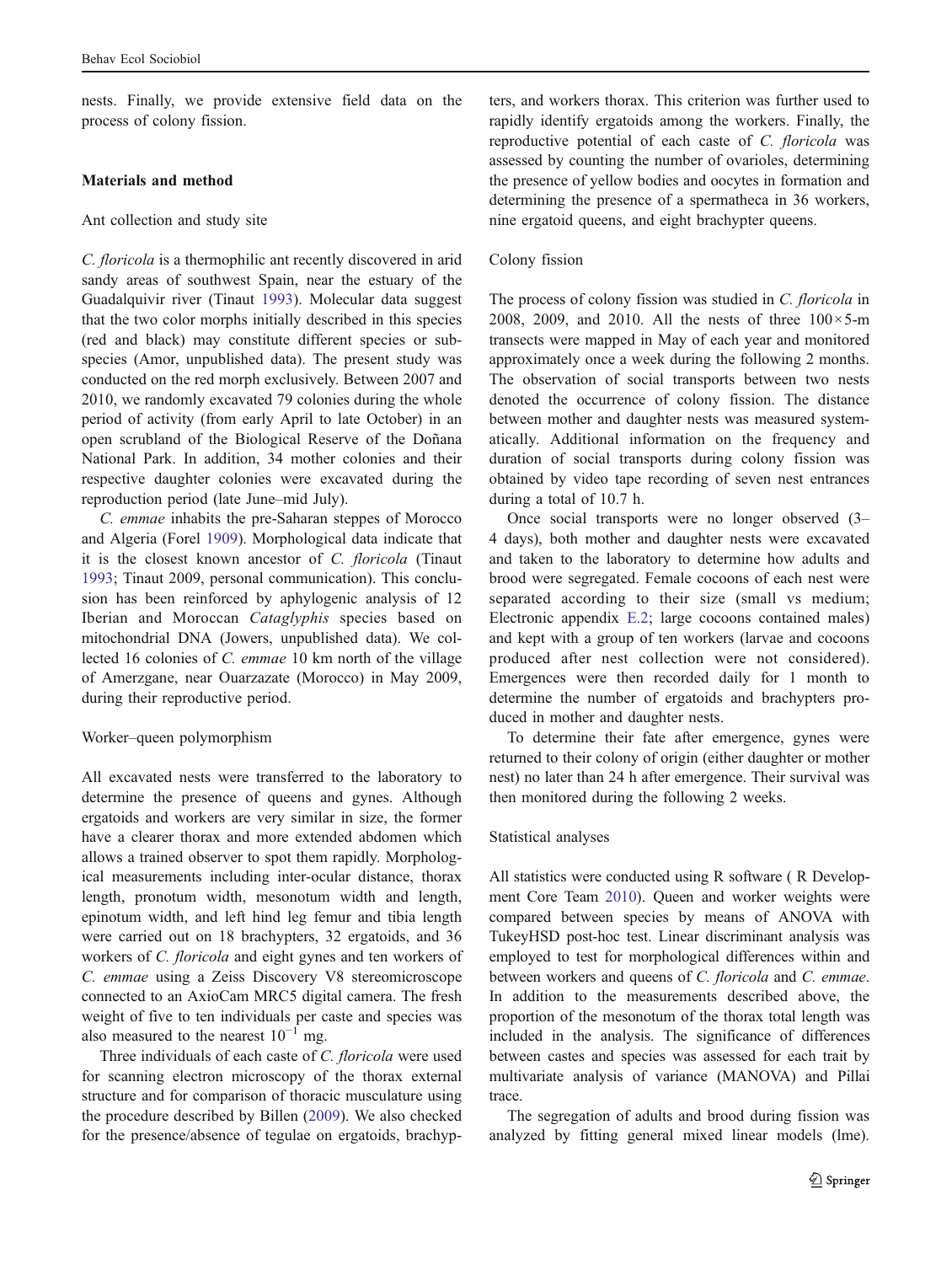Worker, cocoon, and gyne numbers were compared between daughter and mother nests (fixed effect). Other fixed effects for the number of cocoons and the number of gynes were cocoon size (medium vs small) and gyne morph (ergatoid vs brachypter), respectively. We also compared the proportion of ergatoids that emerged from small cocoons in daughter and mother nests. For gyne survival, we compared the number of gynes still alive after 15 days in mother and daughter colonies in function of their morph (ergatoid vs brachypter) and the number of gynes that were produced. In all lme, original nest identity was included as a random effect. Variables were log-transformed when necessary to approach normality. All statistical estimates are means  $\pm$  SE.

## **Results**

# Worker–queen polymorphism

Figure [1](#page-4-0) shows the three female castes of C. floricola, including workers (Fig. [1a](#page-4-0)), ergatoids (Fig. [1b](#page-4-0)), and brachypters (Fig. [1c\)](#page-4-0). Out of the 79 nests of C. floricola that were excavated randomly between 2007 and 2010, 36 (46%) contained a dealated brachypter queen, 32 (40%) contained an ergatoid queen, and 11 (14%) had no queen (queenless). The number of workers per colony  $(187\pm15)$ did not differ significantly between the three types of nests (ANOVA:  $F_{2,76} = 2.87$ ,  $p=0.0632$ ). In the field, three matings were observed, one involving a brachypter gyne and two involving ergatoid gynes (Electronic appendix E.1). Moreover, ergatoid and brachypter dissections confirmed their reproductive status. Contrarily to workers, both ergatoids and brachypters systematically presented a spermatheca and active ovarioles with oocytes in formation and yellow bodies (Fig. [1d](#page-4-0)–f). On average, workers had 1.9± 0.2 ovarioles that did not present oocytes in formation or yellow bodies. Ergatoids had significantly more ovarioles than workers (Fig. [1d](#page-4-0); 11.8±1.2, ANOVA:  $F_{2,50}$ =259.0, p< 0.001,  $t_{50}$ =7.7,  $p$ <0.0001) but significantly less than brachypters (19.9±1.6,  $t_{50}$ =-12.2, p<0.0001). Longitudinal sections of the thorax indicated that in C. floricola workers, ergatoids and brachypters lacked prominent thoracic musculature (Fig.  $1g-i$  $1g-i$ ), thus confirming that the latter are unable to fly. After their wings have been shed, four conspicuous tegulae remain on the mesothorax of brachypters (Fig. [1j](#page-4-0)–l). Although they are strictly wingless, ergatoids also present two, and rarely four, tiny tegulae.

All 16 colonies of C. emmae contained a dealated macropter queen and a total of 46 macropter gynes (Electronic appendix E.1). Morphological measurements of worker and queen heads, thorax, and legs indicated that worker–queen polymorphism was much more pronounced in C. emmae than in C. floricola (Table [1\)](#page-5-0). The first discriminant function, which explained 90.8% of the total variance, was correlated with the length and width of the mesonotum. It separated macropter queens of C. emmae from the workers of both species and from the ergatoids of C. floricola (Fig. [2\)](#page-5-0). Brachypters of C. floricola occupied an intermediate position. MANOVA confirmed these results (Table [1;](#page-5-0) Pillai trace=4.10,  $F_{36,396}$ =15.4,  $p$ <0.001) and showed that the thorax of C. *floricola* brachypters, and particularly their mesonotum, was significantly smaller than that of C. emmae queens. Ergatoid thoraces were more similar to those of the workers than to those of brachypters. Notably, in C. floricola, both ergatoids and brachypters had shorter legs than workers.

Workers and gynes fresh weight also differed significantly between both species (ANOVA:  $F_{4,27}$ =117.7,  $p$ < 0.001). Although workers weighed about the same  $(4.2\pm$ 1.1 mg vs  $4.6 \pm 0.4$  mg for *C. emmae* and *C. floricola*, respectively; TukeyHSD,  $p=0.995$ ), gynes of C. emmae were 3.5-fold and 6-fold heavier than the brachypter and ergatoid gynes of C. *floricola*, respectively  $(22.4 \pm 0.6 \text{ vs }$ 6.5 $\pm$ 0.2 and 3.7 $\pm$ 0.3 mg, respectively; TukeyHSD,  $p$ < 0.001). Among C. floricola, the difference of weight between ergatoid and brachypter gynes was significant (TukeyHSD,  $p<0.037$ ). By contrast, ergatoids were not significantly lighter than workers (TukeyHSD,  $p$ <0.825).

## Colony fission and caste segregation in C. floricola

Thirty-four colony fissions were observed between 2008 and 2010. Mother and daughter nests were separated by 7.7 $\pm$ 0.9 m on average (range, 1.9 to 28.4 m). All but two colonies produced only one daughter nest. Videotape recordings showed that during fission, ants carried out  $20.17\pm4.04$  social transport events per hour (i.e., approximately one transport every 3 min). Transporters ran very fast between the mother and the daughter nests  $(1.33\pm0.09 \text{ m/min})$ . Upon the arrival of a transporter at the daughter nest, an ant, probably the same individual, immediately came out and returned straight to the mother nest, suggesting that only a few workers were actually involved in numerous successive social transports.

Nest excavations indicated that mother nests contained significantly more workers than daughter nests  $(196 \pm 20 \text{ vs } 100 \text{ s})$ 99 $\pm$ 7 adult workers, respectively; lme:  $t_{35}$ =4.99, p< 0.0001). Ten mother colonies (29%) were headed by a dealated brachypter queen, 16 (47%) were headed by an ergatoid queen, and eight (24%) apparently had no queen. By contrast, one daughter nest (3%) had a dealated brachypter queen, five (14%) had an ergatoid queen, and 30 (83%) were queenless (Pearson Chi square test:  $\chi_2^2$  = 25.8,  $p < 0.0001$ ). In all cases in which no queen was found in a mother nest, no queen was discovered in the respective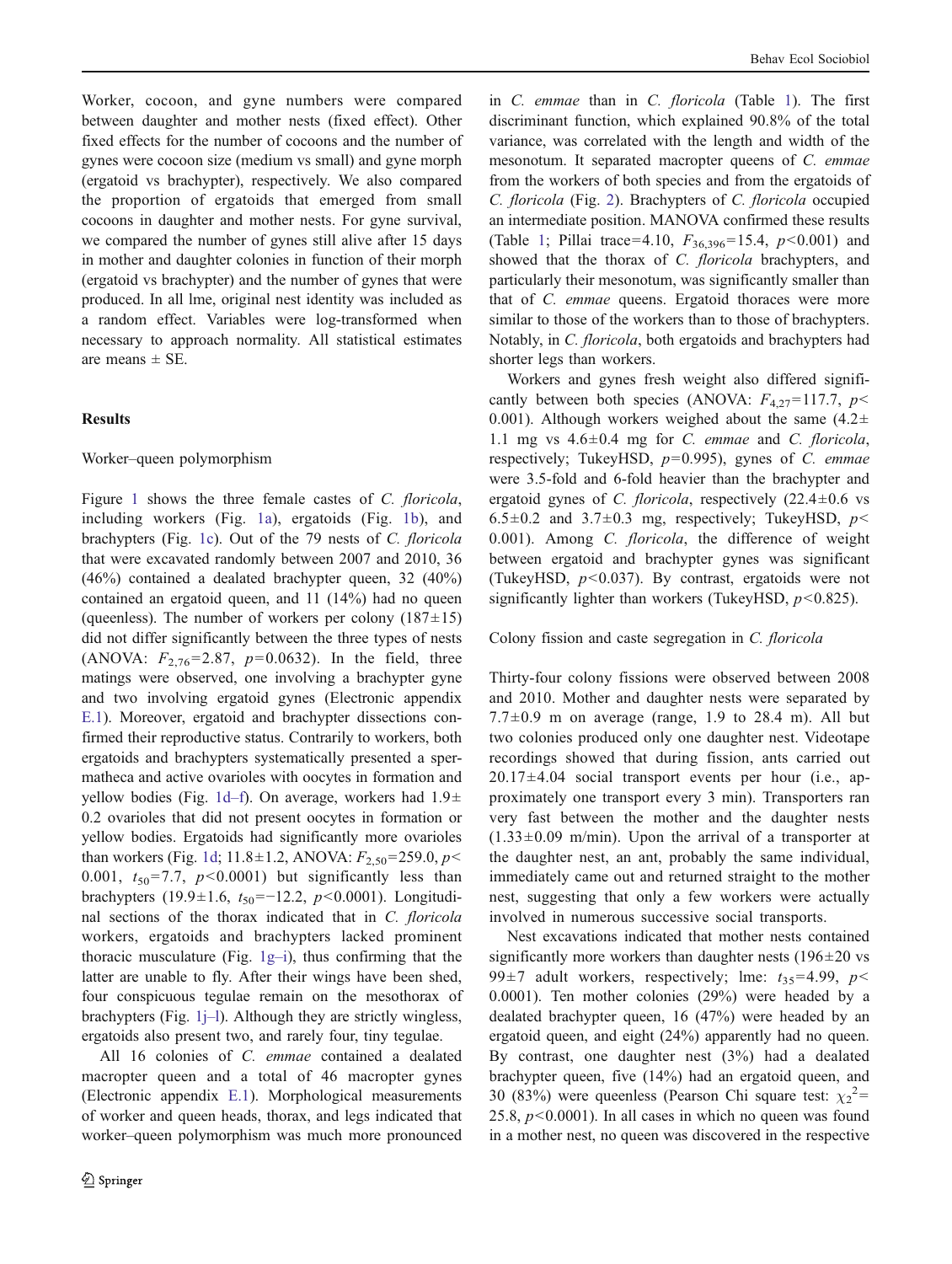

Fig. 1 Morphological differentiation between workers, ergatoids, and brachypters. a–c Entire view of each morph. Note the large thorax and short wings on the brachypters. The extended abdomen of the ergatoid does not allow her to be spotted in the colony as various workers can also present physogastry. d–f Reproductive apparatus; the yellow

bodies on the long ovarioles of the brachypter denote recent egg laying. g–i Internal morphology of the thorax (HL hind leg, ML mid leg, FL front leg, H head). j–l External view of the thorax in SEM. Arrows indicate the position of the tegulae. Although the ergatoid presented here has four tegulae, most individuals only have two

daughter nest either. This suggests that the mother queen generally remained in the original nest with about 70% of the workers whereas the gynes that emerged after the fission came from the cocoons that had been transported to the daughter nest, with about 30% of the workers.

<span id="page-4-0"></span>Female cocoons were segregated between mother and daughter nests according to their size (E2; lme:  $F_{1,103}$ = 73.6,  $p < 0.0001$ ). More small cocoons (volume, 6–18 mm<sup>3</sup>;

see Electronic appendix E.2) remained in the mother nests than were transported to the daughter nests (Fig. [3a;](#page-6-0)  $t_{103}$ = 8.8,  $p<0.0001$ ). In contrast, medium size cocoons (26– 33 mm<sup>3</sup> ) were significantly more numerous in daughter nests (Fig. [3a;](#page-6-0)  $t_{103}=3.3$ ,  $p=0.0013$ ). By isolating these cocoons immediately following nest excavation, we could monitor the caste of the emerging individuals. This revealed that both ergatoids and workers emerged from small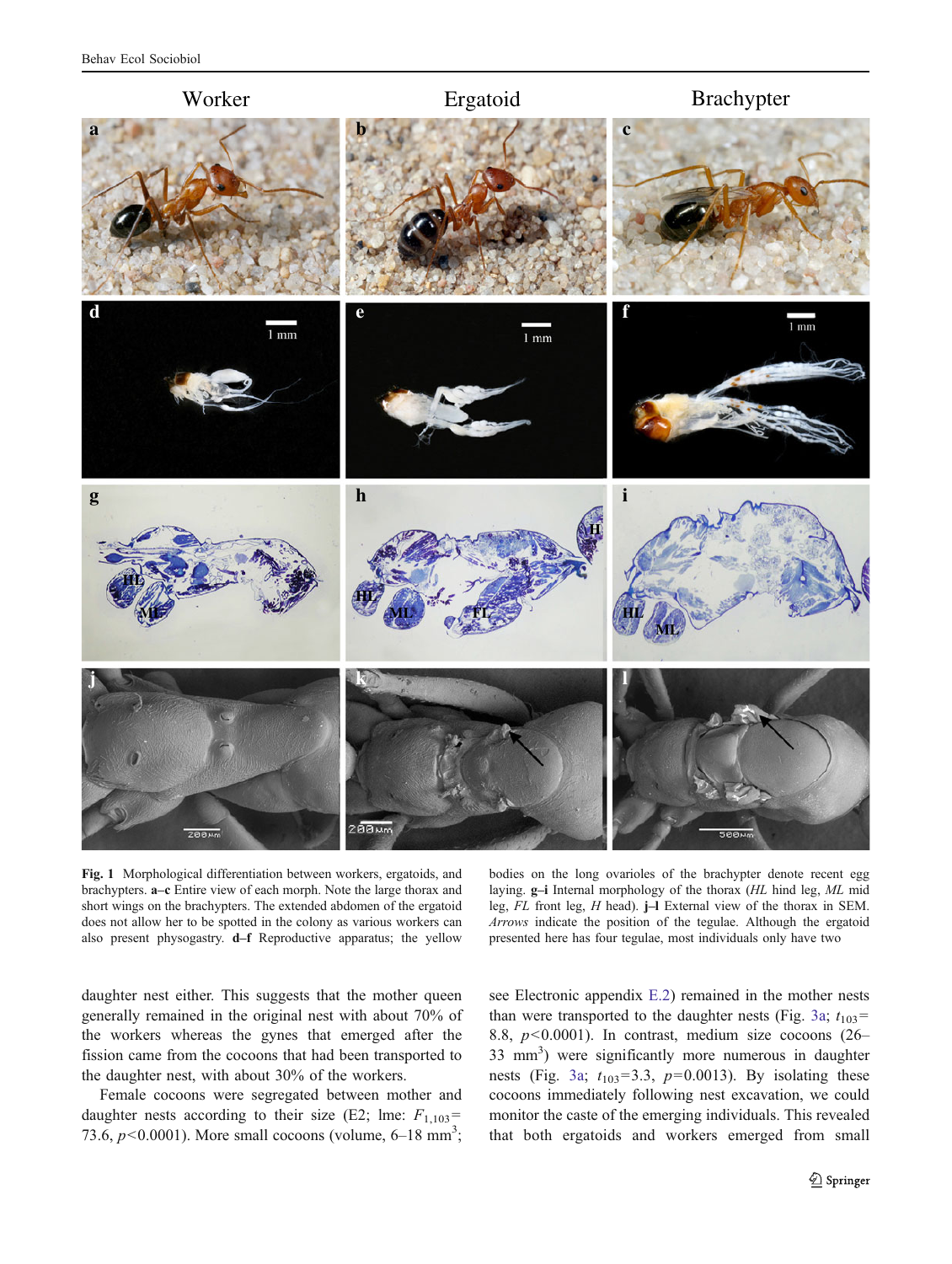Table 1 Morphological measurements of C. floricola and C. emmae

| Traits                   | LD1     | LD2      | C. floricola        |                     |                      | C. emmae            |                     |             |                |
|--------------------------|---------|----------|---------------------|---------------------|----------------------|---------------------|---------------------|-------------|----------------|
|                          |         |          | Workers             | Ergatoids           | <b>Brachypters</b>   | Workers             | <b>Macropters</b>   | $F_{4,104}$ | $\overline{P}$ |
| Inter-ocular<br>distance | 4.77    | 5.20     | $0.90 \pm 0.04$ (a) | $0.97 \pm 0.06$ (a) | $1.06 \pm 0.01$ (b)  | $0.93 \pm 0.02$ (a) | $1.46 \pm 0.09$ (c) | 56.2        | < 0.001        |
| Pronotum<br>width        | 1.09    | $-2.31$  | $0.87 \pm 0.06$ (a) | $0.89 \pm 0.03$ (a) | $1.09 \pm 0.06$ (b)  | $0.87 \pm 0.02$ (a) | $1.49 \pm 0.07$ (c) | 92.9        | < 0.001        |
| Mesonotum<br>width       | 19.93   | $-7.86$  | $0.39 \pm 0.01$ (a) | $0.52 \pm 0.01$ (b) | $0.86 \pm 0.02$ (c)  | $0.43 \pm 0.01$ (a) | $1.54 \pm 0.04$ (d) | 373.6       | < 0.001        |
| Epinotum<br>width        | $-1.75$ | 2.19     | $0.55 \pm 0.03$ (a) | $0.59 \pm 0.03$ (a) | $0.78 \pm 0.02$ (b)  | $0.58 \pm 0.01$ (a) | $1.19 \pm 0.04$ (c) | 108.9       | < 0.001        |
| Thorax length            | $-5.19$ | $-18.64$ | $1.84 \pm 0.03$ (a) | $1.87 \pm 0.03$ (a) | $2.28 \pm 0.03$ (b)  | $1.76 \pm 0.06$ (a) | $2.93 \pm 0.11$ (c) | 83.9        | < 0.001        |
| Mesonotum<br>length      | 16.24   | 43.34    | $0.57 \pm 0.02$ (a) | $0.75 \pm 0.03$ (b) | $1.29 \pm 0.06$ (b)  | $0.60 \pm 0.03$ (a) | $2.09 \pm 0.03$ (c) | 190.8       | < 0.001        |
| Mesonotum/<br>thorax     | $-0.27$ | $-0.94$  | $0.33 \pm 0.07$ (a) | $0.40 \pm 0.02$ (b) | $0.56 \pm 0.03$ (c)  | $0.32 \pm 0.07$ (a) | $0.70 \pm 0.02$ (d) | 106.3       | < 0.001        |
| Femur length             | $-3.04$ | 5.79     | $1.88 \pm 0.02$ (c) | $1.71 \pm 0.03$ (a) | $0.68 \pm 0.02$ (ab) | $1.62 \pm 0.04$ (b) | $1.95 \pm 0.09$ (c) | 5.1         | < 0.001        |
| Tibia length             | 1.94    | $-1.04$  | $1.84 \pm 0.04$ (c) | $1.71 \pm 0.02$ (b) | $1.70 \pm 0.02$ (b)  | $1.59 \pm 0.08$ (a) | $1.93 \pm 0.10$ (d) | 8.1         | < 0.001        |

Mesonotum/thorax is the proportion of the mesonotum length from total thorax length. LD1 and LD2 are the linear discriminant coefficients of each variable. The  $F$  and  $p$  values are the results of the MANOVA. Different letters indicate significant differences

cocoons while brachypters only emerged from medium size cocoons (E2).

Monitoring of cocoon emergence also indicated that there was a general overproduction of ergatoids compared to brachypters. On average, each fissioning colony produced  $2.4\pm0.5$  ergatoid gynes and  $0.74\pm0.2$  brachypter gynes (lme:  $F_{1,103}$ =19.5,  $p$ <0.0001). However, the number of brachypter and ergatoid emergences differed significantly between mother and daughter nests (Fig. [3b](#page-6-0); lme:  $F_{1,103}$ =14.8,  $p$ =0.0002). Hence, 94% of the brachypters emerged in daughter nests and only 6% emerged in mother nests (1.4±0.4 vs 0.1±0.1, respectively;  $t_{103} = 3.4$ ,  $p=0.0009$ ). The opposite was true for ergatoids; 69% of them emerged in mother nests and only 31% emerged in daughter nests  $(3.5\pm1.0 \text{ vs } 1.6\pm0.4, \text{ respectively}; t_{103}=2.0, p=$ 0.0474). Yet, the proportion of ergatoids that emerged from the small cocoons was higher in daughter than in mother nests (19% vs 5%; lme  $F_{1,35}$ =5.6,  $p$ <0.0237). This suggests

that workers clearly identified brachypter cocoons and almost systematically transported them to the daughter nests. Although they were further able to distinguish between cocoons containing ergatoids versus workers, a majority of the latter remained and emerged in the mother nest, which also contained the mother queen.

#### Gyne fate in mother and daughter nests of C. floricola

Gyne fate during the 15 days after emergence differed if they were reintroduced into the mother or the daughter nest. The results of the first general linear mixed model that included all factors and first-order interactions indicated that the number of gynes that survived, irrespective of their caste, was significantly lower in mother than in daughter nests (Fig. [3c;](#page-6-0) lme:  $F_{1,18}$ =4.5,  $p$ =0.01) but did not depend on the number of gynes produced (lme:  $F_{1,16}=0.1, p=0.76$ ) nor on whether they were ergatoids or brachypters (lme:

<span id="page-5-0"></span>inant function analyses conducted on the nine morphological traits (see Table [1\)](#page-5-0).  $Bf$ ,  $Ef$ , and  $Wf$ : brachypters, ergatoids, and workers of C. floricola, respectively. Me and We: macropters and workers of C. emmae, respectively

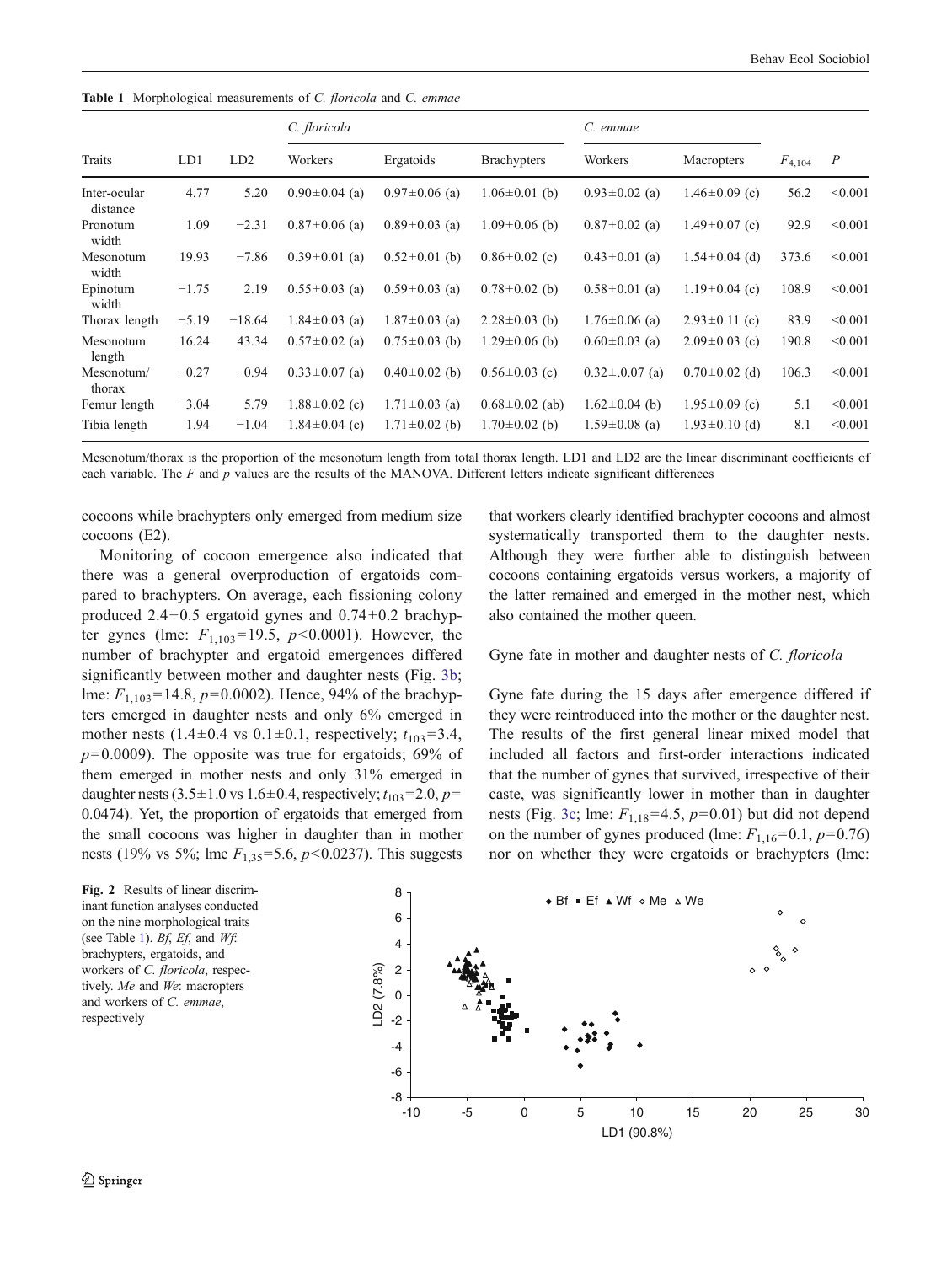Fig. 3 The process of colony fission in C. *floricola*. a Segregation of cocoons according to their size between mother and daughter nests. b Number of gynes emerging in mother and daughter nests. c Gyne survival. Gynes emerged from cocoons collected in the field and reared in orphaned laboratory groups. Note that for representation purpose, the number of small cocoons was divided by 10. Different letters denote significant differences. Values are means  $\pm$  SE



 $F_{1,16}=0.12$ ,  $p=0.74$ ). In daughter nests,  $0.6\pm0.2$  and  $0.7\pm$ 0.4 ergatoids and brachypters survived, respectively, while only  $0.1 \pm 0.1$  brachypters and ergatoids survived in mother nests. As a consequence, because more ergatoids were produced, their individual survival rate was significantly lower than that of brachypters  $(0.05\pm0.03$  vs  $0.34\pm0.10$ ; lme:  $F_{1,6}$ =7.1,  $p$ =0.04).

<span id="page-6-0"></span>A second linear model, from which all non-significant effects had been removed, indicated that the average number of gynes that survived in the mother nests  $(0.17\pm$ 0.15) was not significantly different from 0 ( $t=1.08$ ,  $p=0.3$ ) while the number of gynes that survived in daughter nests  $(1.25\pm0.18)$  was not significantly different from 1 (t=1.32,  $p=0.2$ ). Although no fights among gynes or between the mother queen and the gynes were observed, workers were often seen biting the gynes just upon their reintroduction in their respective nests, suggesting that workers were responsible for gyne elimination.

Hence, to summarize on gyne fate, while all gynes (mostly ergatoids) that emerged in mother nests were systematically killed by workers, one gyne (either an ergatoid or a brachypter) survived in each daughter nest.

# Discussion

In this study, we have shown that colonies of C. floricola are headed either by a brachypter or an ergatoid queen.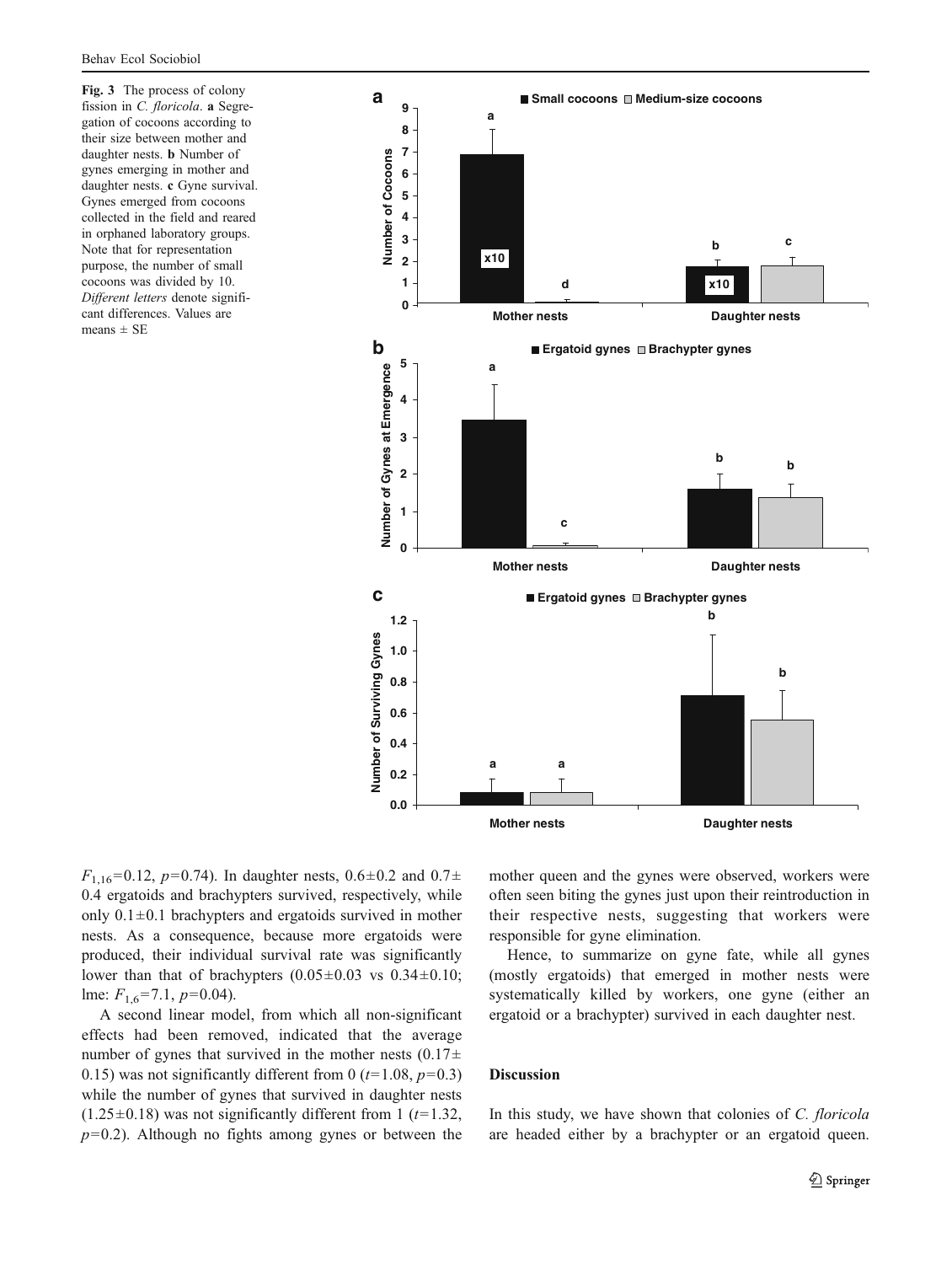Both are relatively small compared to C. emmae macropters. However, although brachypters have conserved several traits proper of ant reproductive caste (e.g., the wings), ergatoids are very similar to workers. By collecting extensive data on the process of colony fission, which has rarely been observed before, we determined that many ergatoids are eliminated by workers before they have the opportunity to compete for becoming new queens. Taken together, our results suggest that queen miniaturization in ants dispersing through colony fission, and notably the evolution of ergatoid queens, is unlikely to be the consequence of a colony-level strategy only.

The reduction of queen size between C. emmae and C. floricola is associated with a shift from ICF to DCF. A similar pattern has been reported in other comparative studies of congeneric species mostly in the subfamilies of Ponerinae (e.g., Mystrium, (Molet et al. [2007a\)](#page-9-0), Odontomachus (Molet et al. [2007b](#page-9-0)), Rhytidoponera (Molet et al. [2008\)](#page-9-0) and Myrmicinae (e.g., Monomorium (Bolton [1986](#page-8-0)), Leptothorax (Heinze [1989](#page-9-0))). In a few species, macropters and small queens (either brachypters or ergatoids) co-exist and are associated to ICF and DCF, respectively (e.g., Ectatomma ruidum (Lachaud et al. [1999\)](#page-9-0), Hypoponera opacior (Foitzik et al. [2010](#page-9-0))). With DCF, several adaptations like strong thoracic musculature, long wings, and important fat reserves become useless and can progressively be lost. In the specific case of C. floricola, cocoons containing the gynes are transported during colony fission by single workers who seize them in their mandibles and carry them under their body. The production of large gynes as those of the size of C. emmae would probably increase transport time and, consequently, the risk of death by predation and heat shock, particularly in arid areas where ground temperature commonly exceeds 50°C.

The occurrence of both brachypters and ergatoids in the same species is rare in ants. To our knowledge, it has so far been reported in one species only, Ephebomyrmex imberbiculus (Heinze et al. [1992](#page-9-0)). If the production of ergatoids were the result of a colony-level strategy, we would expect adult workers to get a higher indirect fitness by producing ergatoids rather than brachypters (Peeters and Molet [2009](#page-9-0)). However, several lines of evidence indicate that in C. floricola, the benefit for workers of producing ergatoids is limited. Ergatoids are, on average, 2.8 mg lighter than brachypters, which is less than the weight of a single worker. Thus, the per capita economy for workers producing ergatoids instead of brachypters is quite small. On the other hand, ergatoids have half the number of ovarioles compared to brachypters. Therefore, their lifetime fecundity must be much lower, which also reduces the potential indirect fitness benefit gained by workers producing ergatoids instead of brachypters.

More importantly, ergatoids are produced in excess compared to brachypters, but their individual survival rate is lower. A large proportion (69%) of the former emerge in the mother nests and are immediately killed by workers. By contrast, 94% of the brachypters emerge in daughter nests and can therefore compete for becoming a new queen. Because of the short time between fission and nest excavation (3–4 days), all ergatoid and brachypter cocoons most likely started their development in the mother nest, in the presence of the queen. Then, they were either transported to the daughter nest or remained in the mother nest. Although the workers that lead the fission were somehow able to discriminate ergatoid cocoons among the pool of worker cocoons, many of the latter remained in mother nests. The presence of the mother queen in the mother nest likely stimulated the elimination of all callow gynes by workers upon emergence. A similar phenomenon has been observed in Aphaenogaster senilis, in which it allows monogyny to be maintained (Boulay et al. [2009](#page-8-0); Chéron et al. [2009](#page-8-0); Cronin and Monnin [2009](#page-8-0)). Therefore, an important proportion of C. floricola ergatoids were killed without having any possibility of becoming queens, which represents a waste of energy for the colony that has reared them. By contrast, the cocoons of brachypters were perfectly segregated by the workers that participate in fission, probably on the basis of chemical and structural cues. Upon being transported to the daughter nest, they all had the opportunity to compete to become the new queen. How the new queen is chosen among the gynes that emerge in a daughter nest is not known, but it does not seem to depend on morphology. All but one gyne, either brachypter or ergatoid, were indeed eliminated by workers (no fights among gynes have been observed). Perhaps the first gyne to emerge, independently of its morph, has an advantage in this competitive process, as in A. senilis (Chéron et al. [2009](#page-8-0); Cronin and Monnin [2009](#page-8-0)).

We propose a scenario in which the evolution of ergatoids results from an interplay between selections operating at the colony and individual levels. In species that found new colonies by fission, foundation is secured compared to ICF, but the number of possible propagules is drastically limited. In C. floricola, each propagule contains about 30% of the workers (around 343 mg/propagule) and 21% of the cocoons of the mother colony. By comparison, in C. emmae, each gyne only weighs 22 mg on average. In a strictly monogynous species like C. floricola, there is no benefit for adult workers to produce numerous gynes. Thus, colony-level selection should favor workers that invest most of the resources in the production of other workers (or males) and limit gyne production (Pamilo [1991\)](#page-9-0). Nevertheless, a larva perspective can be slightly different. By developing into queen, she can have her own offspring while, by developing into worker, she will only have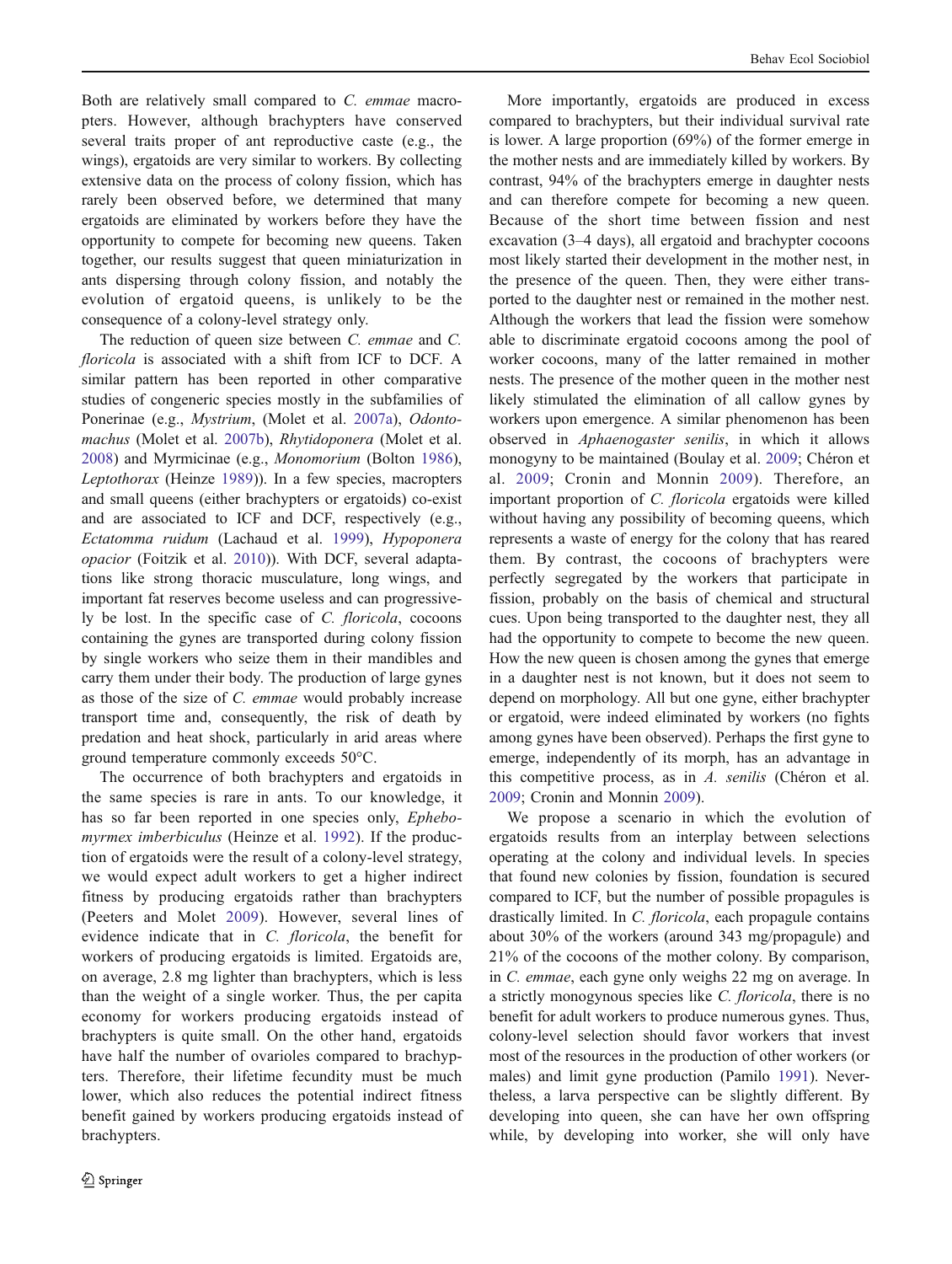indirect fitness through the rearing of sisters (Bourke and Ratnieks [1999;](#page-8-0) Ratnieks [2001;](#page-9-0) Wenseleers et al. [2003](#page-9-0)). This difference in fitness expectations may be sufficient for natural selection to favor a selfish larval strategy. The mechanism of caste determination in C. floricola is not known. As in the majority of ants, the development of a larva into gyne probably depends on a variety of genetic and environmental factors (Schwander et al. [2010\)](#page-9-0). However, the fact that ergatoids are only slightly larger and not heavier than workers reduces the ability of adult workers to enforce larval caste fate through differential feeding.

Except for their behavior and two tegulae, ergatoids are difficult to spot among the workers, which explains why they were unnoticed in previous studies (Tinaut [1993](#page-9-0)). Interestingly, the legs of both ergatoids and brachypters are quite similar and shorter than those of workers. In thermophilic Cataglyphis ants, long legs procure an ecological advantage by reducing workers' body exposure to extreme ground temperature (Cerdá and Retana [2000](#page-8-0); Clémencet et al. [2010](#page-8-0)). Queens are always assisted by workers and almost never leave their nest, which explains why they may not need such an adaptation.

Our study also provides new extensive data on the process of colony fission. Mostly fortuitous results in other species so far indicate a great variety of processes. A detailed study in Proformica longiseta suggests that about 23% of the workers leave the mother colonies during fission (Fernández-Escudero et al. [2001](#page-9-0)), which is close to what we observed in C. floricola (30%). Like in C. floricola, social transports in P. longiseta were performed by a few individuals and most queens (P. longiseta is polygynous) remained in the mother nest. In C. floricola, colony fission occurs before the emergence and mating of the new queen like, for example, in the honeybee (Seeley [1995\)](#page-9-0). However, this differs from what is known in the congeneric species Cataglyphis cursor in which gynes emerge in the old nest, mate, and then are transported by workers to the new nest. Moreover, in C. cursor, a mother colony frequently gives rise to several daughter nests while multiple fissions are very rare in C. floricola.

<span id="page-8-0"></span>The shift from ICF to DCF is an important step that reduces the selective advantage of large queens and reduces worker control on caste determination through differential feeding. Therefore, as in the case of the stingless bee S. quadripunctata (Ratnieks [2001;](#page-9-0) Wenseleers et al. [2005](#page-9-0)), DCF may set the stage for the expression of a selfish larval strategy. Further studies should estimate and compare the colony- and individual-level benefits of producing ergatoids and brachypters in other species known to have both queen morphs, such as E. imberbiculus (Heinze et al. [1992](#page-9-0)). Moreover, our understanding of the evolution of worker– queen polymorphism will require advances in the develop-

mental biology of caste formation. Finally, an interesting question is whether the proportion of ergatoids and brachypters in C. floricola has reached an equilibrium or if the former will eventually replace the latter as it possibly has happened in many other species.

Acknowledgments We thank D. Aragonés, Á. Barroso, A. Carvajal, T. Cerdá, M.Á Cobo, J. Melgar, L. Sinde, and C. Ruel for their help in the field and C. Vaquero for her assistance with the MEB. We are also grateful to C. Peeters, T. Wenseleers, T. Monnin, P. Nonacs, J. Pearce, and an anonymous referee for their helpful comments throughout this work. Jacqueline Minett assisted us with English editing. This project was funded by grants CGL2009-12472, CGL2006-04968, and CGL2009-09690 from the Spanish Ministerio de Ciencia e Innovación and Feder (for RB, XC, and AL). We thank the authority of the Doñana National Park for permitting access to research installations.

#### References

- Adams ES, Tschinkel WR (2001) Mechanisms of population regulation in the fire ant Solenopsis invicta: an experimental study. J Anim Ecol 70:355–369
- Aron S, Passera L, Keller L (1999) Evolution of social parasitism in ants: size of sexuals, sex ratio and mechanisms of caste determination. Proc R Soc Lond B 266:173–177
- Billen J (2009) Occurrence and structural organization of the exocrine glands in the legs of ants. Arthropod Struct Dev 38:2–15
- Bolton B (1986) Apterous females and shift of dispersal strategy in the Monomorium salomonis-group (Hymenoptera: Formicidae). J Nat Hist 20:267–272
- Bolton B, Marsh AC (1989) The Afrotropical thermophilic ant genus Ocymyrmex (Hymenoptera: Formicidae). J Nat Hist 23:1267– 1308
- Boulay R, Cerdá X, Simon T, Roldan M, Hefetz A (2007) Intraspecific competition in the carpenter ant Camponotus cruentatus: should we expect the dear enemy effect? Anim Behav 74:985–993
- Boulay R, Cerdá X, Fertin A, Ichinose K, Lenoir A (2009) Brood development into sexual females depends on the presence of a queen but not on temperature in an ant dispersing by colony fission, Aphaenogaster senilis. Ecol Entomol 34:595–602
- Bourke AFG, Ratnieks FLW (1999) Kin conflict over determination in social hymenoptera. Behav Ecol Sociobiol 46:287–297
- Briese DT (1983) Different modes of reproductive behavior (including a description of colony fission) in a species of Chelaner (Hymenoptera: Formicidae). Insect Soc 30:308–316
- Bullock JM, Kenward RE, Hails RS (2002) Dispersal ecology. Blackwell Science, Malden
- Cerdá X, Retana J (2000) Alternative strategies by thermophilic ants to cope with extreme heat: individual versus colony level traits. Oikos 89:155–163
- Chéron B, Doums C, Federici P, Monnin T (2009) Queen replacement in the monogynous ant *Aphaenogaster senilis*: supernumerary queens as life insurance. Anim Behav 78:1317–1325
- Clémencet J, Cournault L, Odent A, Doums C (2010) Worker thermal tolerance in the thermophilic ant Cataglyphis cursor (Hymenoptera, Formicidae). Insect Soc 57:11–15
- Clobert J, Danchin E, Dhondt AA, Nichols JD (2001) Dispersal. Oxford University Press, New York
- Cronin A, Monnin T (2009) Bourgeois queens and high stakes games in the ant Aphaenogaster senilis. Front Zool 6:24